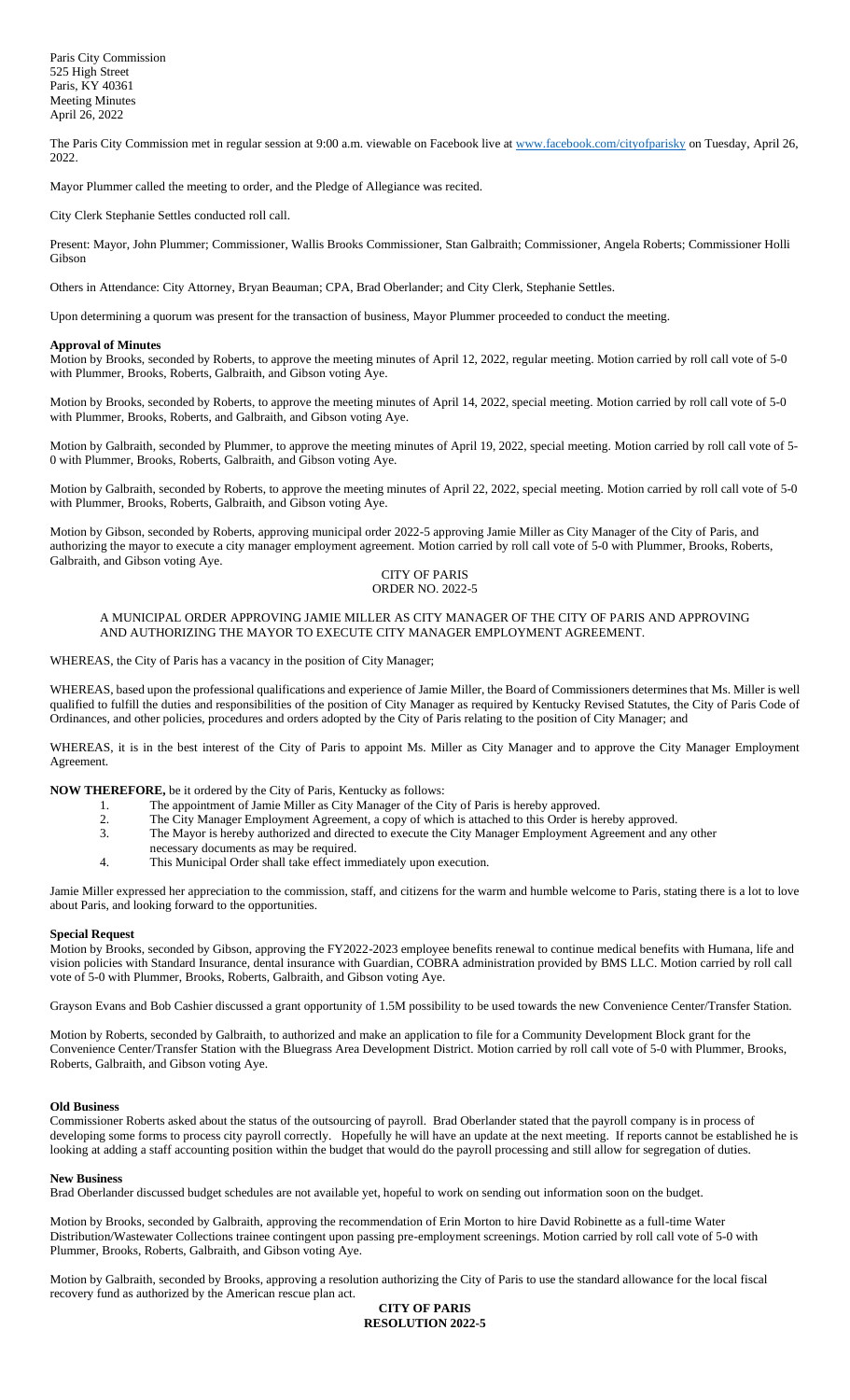# **A RESOLUTION AUTHORIZING THE CITY OF PARIS TO USE THE STANDARD ALLOWANCE FOR THE LOCAL FISCAL RECOVERY FUND AS AUTHORIZED BY THE AMERICAN RESCUE PLAN ACT.**

**WHEREAS,** The United States Congress passed the American Rescue Plan Act (ARPA) on March 10, 2021, and President Joe Biden signed into law on March 11, 2021;

**WHEREAS,** The American Rescue Plan Act created the Local Fiscal Recovery Fund to provide funding to all cities and counties throughout the nation;

**WHEREAS,** The City of Paris received a total allocation of \$2,504,393 through the Local Fiscal Recovery Fund, with the first half coming in 2021 and the second half coming in 2022;

**WHEREAS,** The United States Department of the Treasury published in the *Federal Register* the Final Rule governing the Coronavirus State and Local Fiscal Recovery Funds on January 27, 2022;

**WHEREAS,** The Final Rule allows local governments to elect a standard allowance of up to \$10 million, not to exceed the total award allocation, in lieu of calculating revenue loss as prescribed by Treasury; and

**WHEREAS,** The Final Rule allows local governments to use their portion identified as revenue loss to provide any government services;

**NOW, THEREFORE, BE IT RESOLVED** by the Board of Commissioners of the City of Paris as follows:

(1) The City of Paris elects to use the standard allowance for identifying revenue loss within the Local Fiscal Recovery Fund as authorized by the American Rescue Plan Act; and

(2) the Mayor is authorized to sign all paperwork associated with the City of Paris regarding the standard allowance for identifying revenue loss within the Local Fiscal Recovery Fund as authorized by the American Rescue Plan Act.

# **Financials**

Motion by Galbraith, seconded by Roberts, approving the payment of invoices as presented. Motion carried by roll call vote of 5-0 with Plummer, Brooks, Roberts, Galbraith, and Gibson voting Aye.

# **General Fund**

| <b>Ck Number</b> | <b>Vendor</b>                         | <b>Ck Date</b> | <b>Ck Amount</b> |
|------------------|---------------------------------------|----------------|------------------|
|                  | 47557 Advance Auto Parts              | 4/15/2022      | 75.55            |
|                  | 47558 ATLANTIC EMERGENCY SOLUTIONS    | 4/15/2022      | 712.00           |
|                  | 47559 Cdw Government, Inc.            | 4/15/2022      | 963.99           |
|                  | 47560 Columbia Gas Of Kentucky        | 4/15/2022      | 696.98           |
|                  | 47561 DATAMAX CORPORATION             | 4/15/2022      | 712.50           |
|                  | 47562 Directcare Family Health Pllc   | 4/15/2022      | 20.00            |
|                  | 47563 Fleetpride                      | 4/15/2022      | 235.21           |
|                  | 47564 SEAN GARRETT                    | 4/15/2022      | 1,619.49         |
|                  | 47565 JOSEPH GILBERT                  | <b>Voided</b>  |                  |
|                  | 47566 Highbridge Spring Water Co.     | 4/15/2022      | 49.20            |
|                  | 47567 Innovative Credit Solutions     | 4/15/2022      | 17.00            |
|                  | 47568 J&J WINDOW TINTING              | 4/15/2022      | 296.01           |
|                  | 47569 KENTUCKY LEAGUE OF CITIES TRUST | 4/15/2022      | 2,361.22         |
|                  | 47570 KENTUCKY STATE TREASURER        | 4/15/2022      | 248.00           |
|                  | 47571 Mattox Motors Inc               | 4/15/2022      | 1,665.81         |
|                  | 47572 Mechanic Masters Llc            | 4/15/2022      | 159.29           |
|                  | 47573 O'reilly Auto Parts             | 4/15/2022      | 173.62           |
|                  | 47574 Office Depot Card Plan          | 4/15/2022      | 139.56           |
|                  | 47575 Shield Environmental Assocs     | <b>Voided</b>  |                  |
|                  | 47576 Southern Petroleum Inc          | 4/15/2022      | 508.46           |
|                  | 47577 Staples Business Credit         | 4/15/2022      | 172.15           |
|                  | 47578 Sturgill, Turner, Barker &      | 4/15/2022      | 8,232.70         |
|                  | 47579 THE STANDARD/VISION             | 4/15/2022      | 59.75            |
|                  | 47580 Thomas, Myron                   | 4/15/2022      | 116.96           |
|                  | 47581 Toadvine, Scott                 | 4/15/2022      | 100.00           |
|                  | 47582 Tractor Supply Credit Plan      | 4/15/2022      | 9.99             |
|                  | 47583 Traditional Bank, Inc           | 4/15/2022      | 11,364.92        |
|                  | 47584 VERIZON WIRELESS                | 4/15/2022      | 1,740.92         |
|                  | 47585 1st RESPONSE TECHNOLOGIES LLC   | 4/22/2022      | 991.96           |
| 47586 Ascap      |                                       | 4/22/2022      | 391.92           |
|                  | 47587 At&t Mobility - (6463)          | 4/22/2022      | 461.24           |
|                  | 47588 At&t Onenet Service             | 4/22/2022      | 8.67             |
|                  | 47589 Bluegrass Kesco                 | 4/22/2022      | 200.00           |
|                  | 47590 Bluegrass Office Systems, Inc   | 4/22/2022      | 33.99            |
|                  | 47591 Bme Inc                         | 4/22/2022      | 298.00           |
|                  | 47592 Boling, Kyle                    | 4/22/2022      | 48.00            |
|                  | 47593 Bourbon Community Hospital      | 4/22/2022      | 180.00           |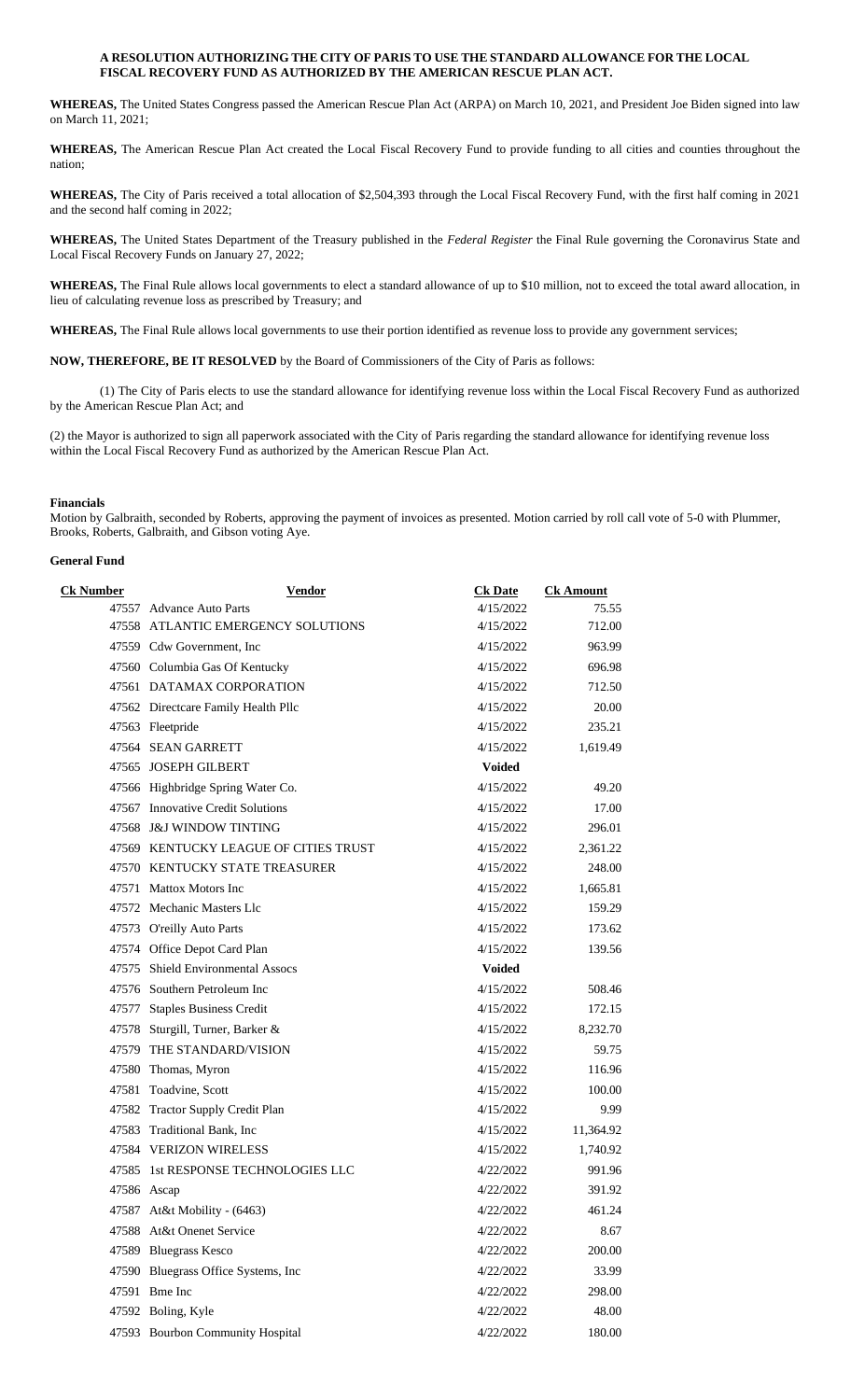| 47594 CCP INDUSTRIES INC            | 4/22/2022 | 29.99     |
|-------------------------------------|-----------|-----------|
| 47595 Central Equipment Co.         | 4/22/2022 | 111.34    |
| 47596 CHARTER COMMUNICATIONS        | 4/22/2022 | 127.97    |
| 47597 Directcare Family Health Pllc | 4/22/2022 | 100.00    |
| 47598 ESO SOLUTIONS INC             | 4/22/2022 | 6,699.59  |
| 47599 Galls, Llc                    | 4/22/2022 | 1,136.58  |
| 47600 JOSEPH GILBERT                | 4/22/2022 | 752.42    |
| 47601 Hillyard Kentucky             | 4/22/2022 | 638.90    |
| 47602 OC JONES                      | 4/22/2022 | 100.00    |
| 47603 KOI                           | 4/22/2022 | 688.51    |
| 47604 Koorsen Fire & Security       | 4/22/2022 | 826.15    |
| 47605 Lowes Business Acct/Syncb     | 4/22/2022 | 1,702.58  |
| 47606 Ray, Foley, Hensley & Co Pllc | 4/22/2022 | 12,875.00 |
| 47607 Riley Oil Company             | 4/22/2022 | 8,728.06  |
| 47608 SHI INTERNATIONAL CORP        | 4/22/2022 | 260.00    |
| 47609 Unifirst Corporation          | 4/22/2022 | 361.39    |
|                                     |           |           |

**Utility Fund**

Total Claims Amount 70,203.54

| <b>Ck Number</b> | <b>Vendor</b>                               | <b>Ck Date</b> | <b>Ck Amount</b> |
|------------------|---------------------------------------------|----------------|------------------|
|                  | 55456 Arista Information Systems, Inc.      | 4/22/2022      | 3,438.01         |
|                  | 55457 At&t Onenet Service                   | 4/22/2022      | 4.35             |
|                  | 55458 Bluegrass Office Systems Inc          | 4/22/2022      | 33.99            |
|                  | 55459 Bourbon Limestone Co.                 | 4/22/2022      | 79.79            |
|                  | 55460 Brenntag Mid-South, Inc.              | 4/22/2022      | 2,778.00         |
|                  | <b>55461 CHARTER COMMUNICATIONS</b>         | 4/22/2022      | 369.97           |
|                  | 55433 CITY OF ASHLAND                       | 4/15/2022      | 100.00           |
|                  | 55434 Columbia Gas Of Kentucky, Inc.        | 4/15/2022      | 595.28           |
|                  | 55435 CRYSTAL SPRINGS/ PRIMO WATER          | 4/15/2022      | 9.99             |
|                  | 55436 Faust Electric Llc                    | 4/15/2022      | 2,728.36         |
|                  | 55462 Francotyp-Postalia Inc                | 4/22/2022      | 348.00           |
|                  | 55437 Great America Financial Servs         | 4/15/2022      | 95.17            |
|                  | 55463 Hach Company                          | 4/22/2022      | 9,876.00         |
|                  | 55438 Hayes Pipe Supply, Inc                | 4/15/2022      | 1,427.50         |
|                  | 55439 IDEXX DISTRIBUTION, INC               | 4/15/2022      | 576.87           |
|                  | 55440 KENTUCKY LEAGUE OF CITIES TRUST       | 4/15/2022      | 896.33           |
|                  | 55441 Kentucky Petroleum SUPPLY             | 4/15/2022      | 305.85           |
|                  | 55464 KIM MARSHALL PRINT SERVICES           | 4/22/2022      | 462.31           |
| 55465 KOI        |                                             | 4/22/2022      | 965.31           |
|                  | 860 KYMEA                                   | 4/15/2022      | 1,069.51         |
|                  | 55442 Lawson Products, Inc.                 | 4/15/2022      | 560.42           |
|                  | 55466 LEGACY MECHANICAL LLC                 | 4/22/2022      | 596.50           |
|                  | 55467 Linville Electric Service             | 4/22/2022      | 95.00            |
|                  | <b>55468 LITTRELL BROTHERS TREE SERVICE</b> | 4/22/2022      | 2,325.00         |
|                  | 55469 MATTOX MOTORS INC                     | 4/22/2022      | 200.42           |
|                  | 55443 Mim Distribution                      | 4/15/2022      | 2,929.50         |
|                  | 55444 Office Depot Credit Plan              | 4/15/2022      | 53.74            |
|                  | 55470 Perfection Goup, Inc                  | 4/22/2022      | 63,926.21        |
|                  | 55471 POWER SUPPLY COMPANY                  | 4/22/2022      | 255.70           |
|                  | 55445 Ray King                              | 4/15/2022      | 500.00           |
|                  | 55472 Rfh Inc                               | 4/22/2022      | 12,875.00        |
|                  | 55473 Riley Oil Company                     | 4/22/2022      | 2,416.88         |
|                  | 55474 Riley's Tire                          | 4/22/2022      | 34.95            |
|                  | 55446 Rumpke                                | 4/15/2022      | 168.38           |
|                  | 55475 SIGMA-ALDRICH INC                     | 4/22/2022      | 275.79           |
|                  | 55447 Southern Petroleum Inc                | 4/15/2022      | 1,525.44         |
| 55448            | <b>Staples Advantage</b>                    | 4/15/2022      | 172.15           |
| 55449            | <b>Strand Associates Inc</b>                | 4/15/2022      | 177.72           |
| 55476            | <b>Strand Associates Inc</b>                | 4/22/2022      | 5,860.00         |
| 55450            | TIRE DISCOUNTERS                            | 4/15/2022      | 55.83            |
| 55451            | <b>Tractor Supply Co</b>                    | 4/15/2022      | 132.98           |
| 55452            | <b>Unifirst Corporation</b>                 | 4/15/2022      | 61.63            |
| 55477            | <b>Unifirst Corporation</b>                 | 4/22/2022      | 424.66           |